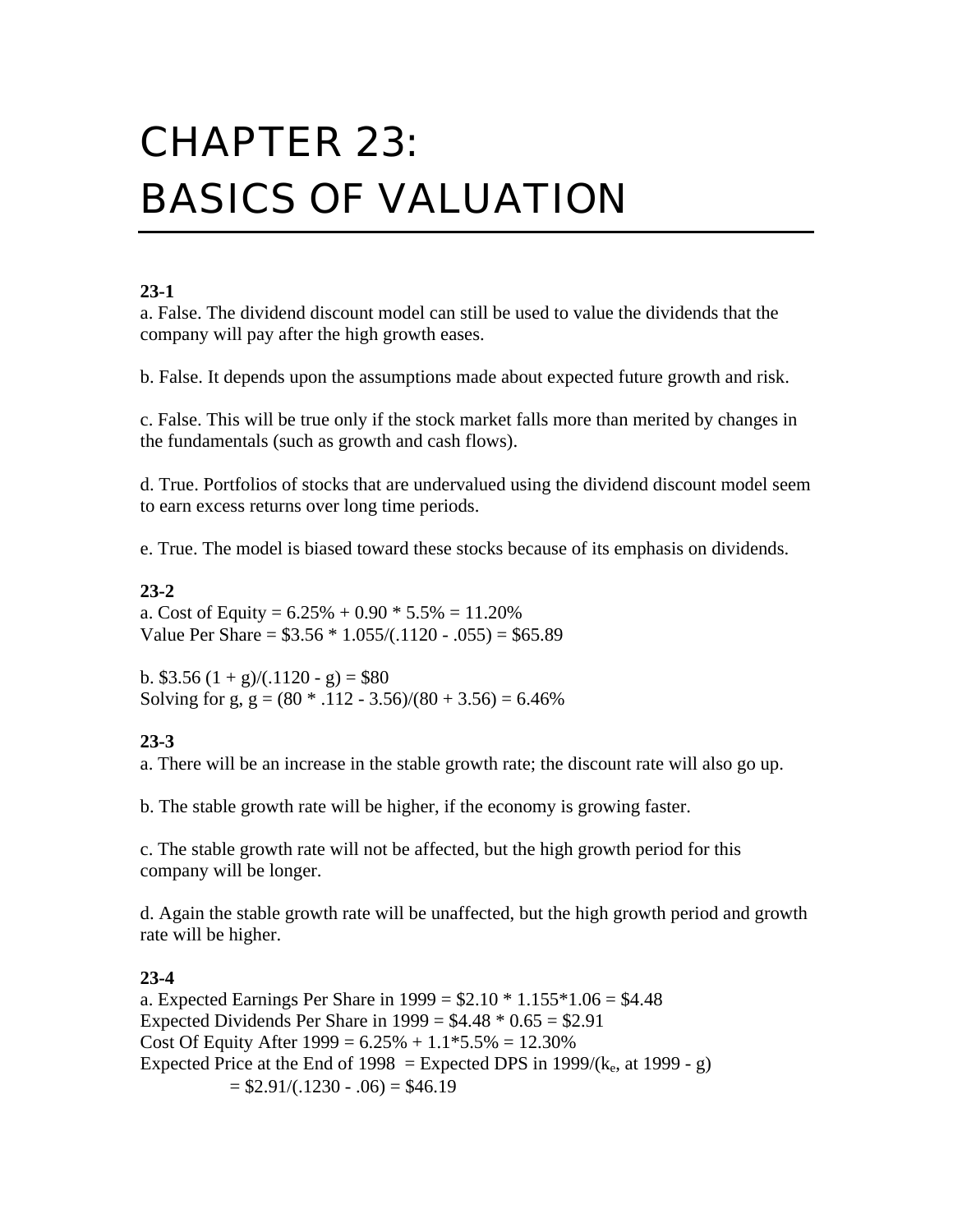b.

| Year | <b>EPS</b> | <b>DPS</b> |         |
|------|------------|------------|---------|
| 1994 | \$2.42     | \$0.79     |         |
| 1995 | \$2.78     | \$0.91     |         |
| 1996 | \$3.19     | \$1.05     |         |
| 1997 | \$3.67     | \$1.21     |         |
| 1998 | \$4.22     | \$1.39     | \$46.19 |

Cost of Equity =  $6.25\% + 1.40 * 5.5\% = 13.95\%$ PV of Dividends and Terminal Price ( $\omega$  13.95%) = \$27.59

#### **23-5**

a. Retention Ratio = 1 - Payout Ratio = 1 -  $0.42/1.50 = 72\%$ Return on Assets = (Net Income + Interest Expense  $(1-t)/(BV)$  of Debt + BV of Equity) Debt/Equity Ratio =  $7.6/160 = .0475$ Interest Rate on Debt =  $0.8/7.6 = 10.53\%$ Expected Growth Rate =  $0.72$  [.1819 + .0475 (.1819 - .1053  $*(1 - 0.385))$ ] = 13.5% Alternatively, and much more simply, Return on Equity =  $30/160 = .1875$ Expected Growth Rate =  $0.72 * 0.1875 = 13.5\%$ 

b. Expected payout ratio after 1998:

 $= 1 - g/[ROA + D/E (ROA - i (1-t))]$ 

 $= 1 - .06/(0.125 + .25(0.125 - .07(1-.385))) = 58.76\%$ 

c. Beta in  $1993 = 0.85$ Unlevered Beta =  $0.85/(1 + (1 - 0.385) * 0.05) = 0.8246$ Beta After  $1998 = 0.8246 * (1 + (1 - 0.385) * 0.25) = 0.95$ 

d. Cost of Equity in  $1999 = 7\% + 0.95 * 5.5\% = 12.23\%$ Expected Dividend in 1999 =  $($1.50 * 1.1355 * 1.06) * 0.5876 = $1.76$ Expected Price at End of  $1998 = $1.76/(.1223 - .06) = $28.25$ 

e.

| Year | <b>EPS</b> | <b>DPS</b> |         |
|------|------------|------------|---------|
| 1994 | \$1.70     | \$0.48     |         |
| 1995 | \$1.93     | \$0.54     |         |
| 1996 | \$2.19     | \$0.61     |         |
| 1997 | \$2.49     | \$0.70     |         |
| 1998 | \$2.83     | \$0.79     | \$28.25 |

Cost of Equity =  $7\% + 0.85 * 5.5\% = 11.68\%$ PV of Dividends and Terminal Price ( $\omega$  11.68%) = \$18.47 f. Total Value per Share  $= $18.47$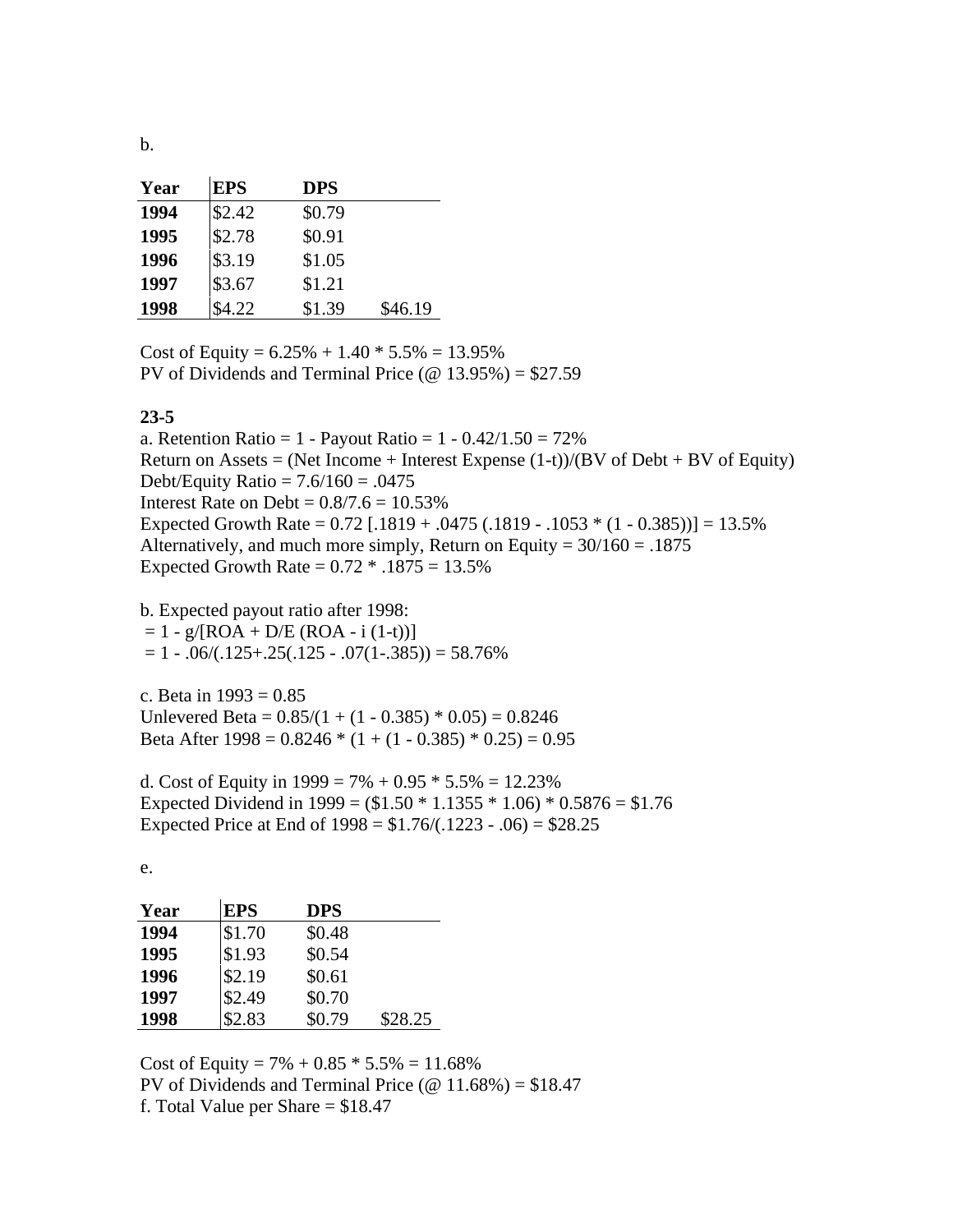Value Per Share Using Gordon Growth Model =  $$1.50 * 1.06 * 0.5876/(0.1223 - 0.06) =$ \$15.00 Value Per Share With No Growth =  $$1.50 * 0.5876/.1223 = $7.21$ Value of Extraordinary Growth =  $$18.47 - $15.00 = $3.47$ Value of Stable Growth =  $$15.00 - $7.21 = $7.79$ 

## **23-6**

a.

| <b>Period</b>  | <b>EPS</b> | <b>DPS</b> |
|----------------|------------|------------|
| 1              | \$4.58     | \$0.79     |
| $\overline{2}$ | \$5.32     | \$0.92     |
| 3              | \$6.17     | \$1.07     |
| $\overline{4}$ | \$7.15     | \$1.21     |
| 5              | \$8.30     | \$1.43     |
| 6              | \$9.46     | \$2.35     |
| 7              | \$10.59    | \$3.56     |
| 8              | \$11.65    | \$4.94     |
| 9              | \$12.58    | \$6.44     |
| 10             | \$13.34    | \$8.00     |

b. Expected Price at End of 2003  $=$  (\$13.34  $*$  1.06  $*$  0.60)/(.1175 - .06)  $=$  \$147.54 (Cost of Equity =  $6.25\% = 5.5\% = 11.75\%$ )

c.

PV of Dividends - High Growth = \$3.67 PV of Dividends - Transition = \$9.10 PV of Terminal Price  $= $44.59$ Value Per Share  $= $57.36$ 

# **23-7**

a. Value Per Share =  $$1.70 * 1.07/(.1203 - .07) = $36.20$ (Cost of Equity =  $6.25\% + 1.05 * 5.50\% = 12.03\%$ )

# b.

Current Earnings per share  $= $3.20$  $(1 -$  Desired Debt Fraction) \* (Capital Spending - Depreciation) = 83.61% \* \$ 1.00 = \$0.84 (1 - Desired Debt Fraction)  $*_i\mu$  Working Capital = 83.61%  $*_i0.00 = 0.00$ Free Cash Flow to Equity =  $$2.36$ Cost of Equity =  $6.25\% + 1.05 * 5.5\% = 12.03\%$ Value Per Share =  $$2.36 * 1.07/(.1203 - .07) = $50.20$ This is based upon the assumption that the current ratio of capital expenditures to depreciation is maintained in perpetuity.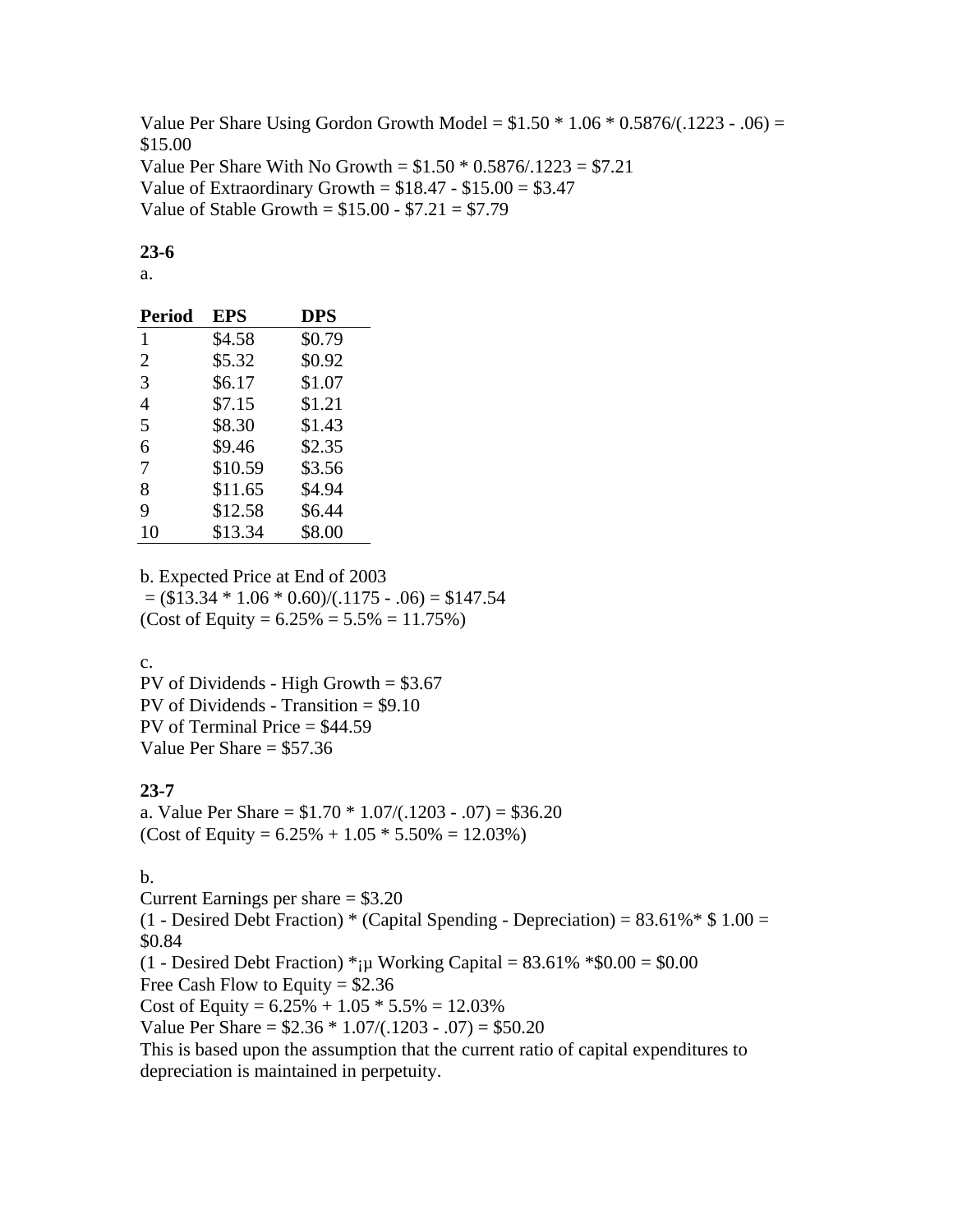c. The FCFE is greater than the dividends paid. The higher value from the model reflects the additional value from the cash accumulated in the firm. I would use the FCFE model, because it is a more realistic model.

| Year           | <b>EPS</b> | Cap Exp | Depr   | WC     | <b>FCFE</b> | <b>Term Price</b> |
|----------------|------------|---------|--------|--------|-------------|-------------------|
|                |            |         |        |        |             |                   |
|                | \$2.71     | \$2.60  | \$1.30 | \$0.05 | \$1.64      |                   |
| 2              | \$3.13     | \$3.00  | \$1.50 | \$0.05 | \$1.89      |                   |
| 3              | \$3.62     | \$3.47  | \$1.73 | \$0.05 | \$2.19      |                   |
| $\overline{4}$ | \$4.18     | \$4.00  | \$2.00 | \$0.06 | \$2.54      |                   |
| 5              | \$4.83     | \$4.62  | \$2.31 | \$0.06 | \$2.93      | \$84.74           |
| 6              | \$5.12     | \$4.90  | \$4.90 | \$0.04 | \$5.08      |                   |

**23-8**

a.

Net capital expenditures (Cap Ex - Depreciation) and working capital change is offset partially by debt (20%). The balance comes from equity. For instance, in year 1: FCFE =  $$2.71 - ($2.60 - $1.30) * (1 - 0.20) - $0.05 * (1 - 0.20) = $1.64)$ Cost of Equity =  $6.5\%$  + 1  $*$  5.5% = 12% Terminal Value Per Share =  $$5.08/(.12 - .06) = $84.74$ 

Present Value Per Share =

 $1.64/1.12 + 1.89/1.122 + 2.19/1.123 + 2.54/1.124 + (2.93 + 84.74)/1.125 = $55.89$ 

b.

| Year           | <b>EPS</b> | Cap Exp | Depr   | <b>D WC</b> | <b>FCFE</b> | <b>Term Price</b> |
|----------------|------------|---------|--------|-------------|-------------|-------------------|
| 1              | \$2.71     | \$2.60  | \$1.30 | \$0.05      | \$1.64      |                   |
| 2              | \$3.13     | \$3.00  | \$1.50 | \$0.05      | \$1.89      |                   |
| 3              | \$3.62     | \$3.47  | \$1.73 | \$0.05      | \$2.19      |                   |
| $\overline{A}$ | \$4.18     | \$4.00  | \$2.00 | \$0.06      | \$2.54      |                   |
| 5              | \$4.83     | \$4.62  | \$2.31 | \$0.06      | \$2.93      | \$52.09           |
| 6              | \$5.12     | \$4.90  | \$2.45 | \$0.04      | \$3.13      |                   |

Terminal Value Per Share =  $$3.13/(.12 - .06) = $52.09$ Present Value Per Share =  $1.64/1.12 + 1.89/1.122 + 2.19/1.123 + 2.54/1.124 + (2.93 + 52.09)/1.125 = $37.36$ 

c.

| Year           | <b>EPS</b> | $Cap$ Exp | <b>Depr</b> | <b>DWC</b> | <b>FCFE</b> | <b>Term Price</b> |
|----------------|------------|-----------|-------------|------------|-------------|-------------------|
|                | \$2.71     | \$2.60    | \$1.30      | \$0.05     | \$1.43      |                   |
| 2              | \$3.13     | \$3.00    | \$1.50      | \$0.05     | \$1.66      |                   |
| 3              | \$3.62     | \$3.47    | \$1.73      | \$0.05     | \$1.92      |                   |
| $\overline{4}$ | \$4.18     | \$4.00    | \$2.00      | \$0.06     | \$2.23      |                   |
| 5              | \$4.83     | \$4.62    | \$2.31      | \$0.06     | \$2.58      | \$45.85           |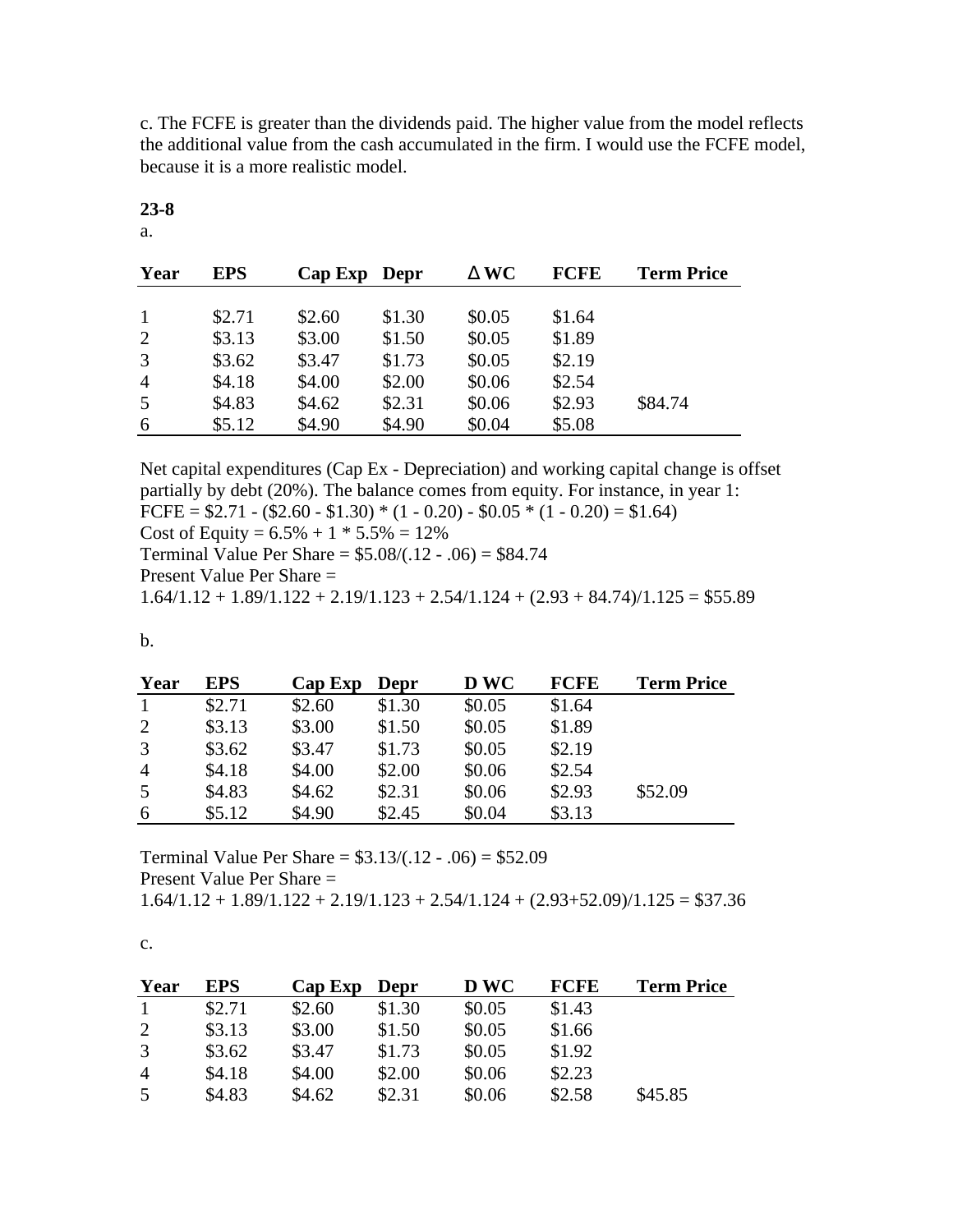Terminal Value Per Share =  $$2.75/(.12 - .06) = $45.85$ Present Value Per Share =

 $1.43/1.12 + 1.66/1.122 + 1.92/1.123 + 2.23/1.124 + (2.58 + 45.85)/1.125 = $32.87$ The beta will probably be lower because of lower leverage.

| a.             |            |        |          |           |        |          |
|----------------|------------|--------|----------|-----------|--------|----------|
| Year           | <b>EPS</b> | Cap Ex | Deprec'n | Change in | FCFE   | Terminal |
|                |            |        |          | <b>WC</b> |        | Price    |
|                | \$2.30     | \$0.68 | \$0.33   | \$0.45    | \$1.57 |          |
| 2              | \$2.63     | \$0.78 | \$0.37   | \$0.48    | \$1.82 |          |
| $\overline{3}$ | \$2.99     | \$0.89 | \$0.42   | \$0.51    | \$2.11 |          |
| $\overline{4}$ | \$3.41     | \$1.01 | \$0.48   | \$0.54    | \$2.45 |          |
| $\overline{5}$ | \$3.89     | \$1.16 | \$0.55   | \$0.57    | \$2.83 | \$61.32  |
| 6              | \$4.16     | \$0.88 | \$0.59   | \$0.20    | \$3.71 |          |

Net capital expenditures (Cap Ex - Depreciation) and working capital change is offset partially by debt The balance comes from equity. For instance, in year 1 -

FCFE =  $$2.30 - ($0.68 - $0.33) * (1 - 0.10) - $0.45 * (1 - 0.10) = $1.57)$ 

b. Terminal Price =  $$3.71/(.1305 - .07) = $61.32$ 

c. Present Value Per Share =  $1.57/1.136 + 1.82/1.136^2 + 2.11/1.136^3 + 2.45/1.136^4 + (2.83 + 52.69)/1.$ \$39.61

#### **23-10**

a.

| Year                        |        | 2      | 3      | 4      | 5      |
|-----------------------------|--------|--------|--------|--------|--------|
| <b>Earnings</b>             | \$0.66 | \$0.77 | \$0.90 | \$1.05 | \$1.23 |
| $(CapEx-$                   | \$0.05 | \$0.06 | \$0.07 | \$0.08 | \$0.10 |
| <b>Deprec'n)</b> * $(1 - )$ |        |        |        |        |        |
| <b>Working</b>              | \$0.27 | \$0.31 | \$0.37 | \$0.43 | \$0.50 |
| Capital $*(1-)$             |        |        |        |        |        |
| <b>FCFE</b>                 | \$0.34 | \$0.39 | \$0.46 | \$0.54 | \$0.63 |
| <b>Present Value</b>        | \$0.29 | \$0.30 | \$0.30 | \$0.31 | \$0.31 |

| Year |  |  |  | -<br>$ -$ |  |
|------|--|--|--|-----------|--|
|------|--|--|--|-----------|--|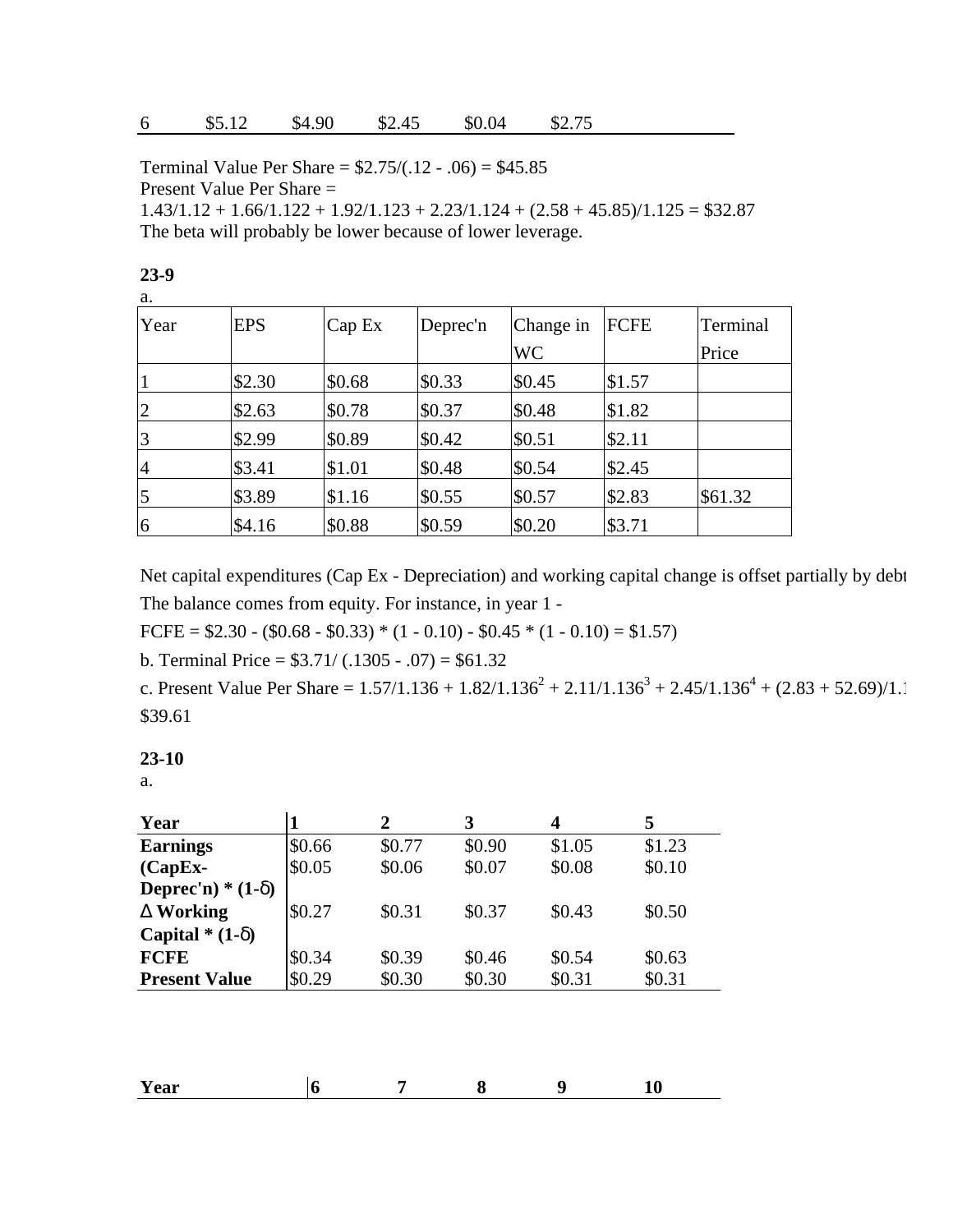| <b>Growth Rate</b>          | 14.60% | 12.20% | 9.80%  | 7.40%  | 5.00%  |
|-----------------------------|--------|--------|--------|--------|--------|
| <b>Cumulated Growth</b>     | 14.60% | 28.58% | 41.18% | 51.63% | 59.21% |
| <b>Earnings</b>             | \$1.41 | \$1.58 | \$1.73 | \$1.86 | \$1.95 |
| $(CapEx\text{-}Deprec'n)$ * | \$0.11 | \$0.13 | \$0.14 | \$0.15 | \$0.16 |
| $(1-)$                      |        |        |        |        |        |
| Working Capital $ \$0.45$   |        | \$0.39 | \$0.30 | \$0.22 | \$0.13 |
| $(1-)$                      |        |        |        |        |        |
| <b>FCFE</b>                 | \$0.84 | \$1.07 | \$1.29 | \$1.50 | \$1.67 |
| <b>Beta</b>                 | 1.38   | 1.31   | 1.24   | 1.17   | 1.1    |
| <b>Cost of Equity</b>       | 14.59% | 14.21% | 13.82% | 13.44% | 13.05% |
| <b>Present Value</b>        | \$0.37 | \$0.41 | \$0.43 | \$0.44 | \$0.43 |
| <b>End-of-Life Index</b>    |        |        |        |        |        |

Stable Growth Phase

Growth Rate: Stable Phase = 5.00% FCFE in Terminal Year = \$1.92 Cost of Equity in Stable Phase = 13.05% Price at the End of Growth Phase = \$23.79 PV of FCFE in High Growth Phase = \$1.51 Present Value of FCFE in Transition Phase = \$2.08 Present Value of Terminal Price = \$6.20 Value of the Stock =  $$9.79$ 

## b.

| Year                            |        | 2      |        | 4      | 5      |
|---------------------------------|--------|--------|--------|--------|--------|
| <b>Earnings</b>                 | \$0.66 | \$0.77 | \$0.90 | \$1.05 | \$1.23 |
| $(CapEx\text{-}Deprec'n)*$      | \$0.05 | \$0.06 | \$0.07 | \$0.08 | \$0.10 |
| $(1-)$                          |        |        |        |        |        |
| <b>Working Capital * \$0.27</b> |        | \$0.31 | \$0.37 | \$0.43 | \$0.50 |
| $(1-)$                          |        |        |        |        |        |
| <b>FCFE</b>                     | \$0.34 | \$0.39 | \$0.46 | \$0.54 | \$0.63 |
| <b>Present Value</b>            | \$0.29 | \$0.30 | \$0.30 | \$0.31 | \$0.31 |

Transition Period (up to ten years)

| Year                           |        |        | 8      | 9      | 10     |
|--------------------------------|--------|--------|--------|--------|--------|
| <b>Growth Rate</b>             | 14.60% | 12.20% | 9.80%  | 7.40%  | 5.00%  |
| <b>Cumulated Growth</b>        | 14.60% | 28.58% | 41.18% | 51.63% | 59.21% |
| <b>Earnings</b>                | \$1.41 | \$1.58 | \$1.73 | \$1.86 | \$1.95 |
| $(CapEx\text{-}Deprec'n)*(1-)$ | \$0.11 | \$0.13 | \$0.14 | \$0.15 | \$0.16 |
| Working Capital $*(1-)$        | \$0.50 | \$0.48 | \$0.43 | \$0.36 | \$0.26 |
| <b>FCFE</b>                    | \$0.79 | \$0.97 | \$1.16 | \$1.35 | \$1.54 |
| <b>Beta</b>                    | 1.38   | 1.31   | 1.24   | 1.17   | 1.1    |
| <b>Cost of Equity</b>          | 14.59% | 14.21% | 13.82% | 13.44% | 13.05% |
| <b>Present Value</b>           | \$0.34 | \$0.37 | \$0.39 | \$0.40 | \$0.40 |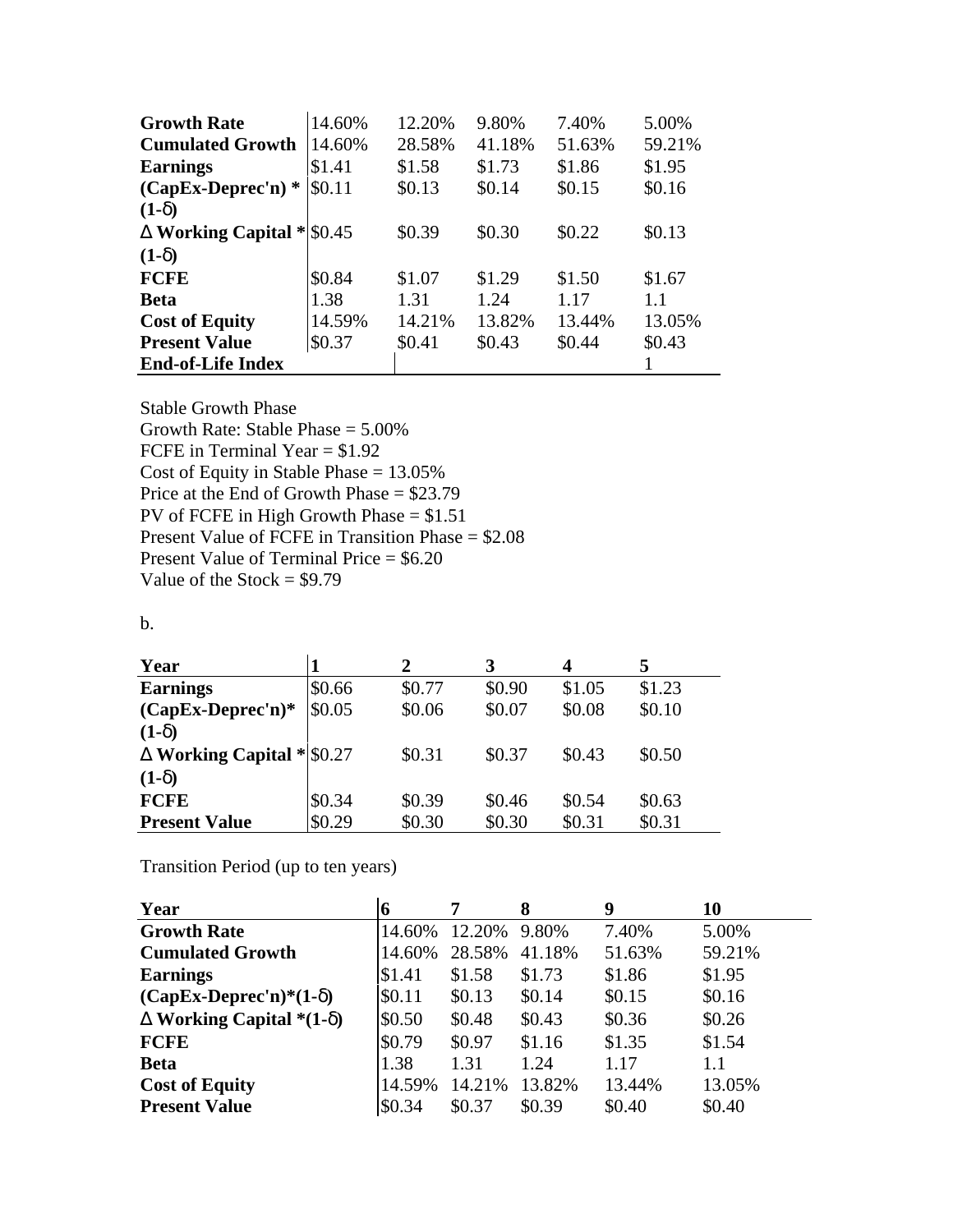#### **End-of-Life Index** 1

Stable Growth Phase Growth Rate in Stable Phase = 5.00% FCFE in Terminal Year = \$1.78 Cost of Equity in Stable Phase = 13.05% Price at the End of Growth Phase = \$22.09 PV of FCFE in High Growth Phase  $= $1.51$ Present Value of FCFE in Transition Phase = \$1.90 Present Value of Terminal Price = \$5.76 Value of the Stock  $= $9.17$ 

c.

| Year                            |        |        | 3      | 4      | 5      |
|---------------------------------|--------|--------|--------|--------|--------|
| <b>Earnings</b>                 | \$0.66 | \$0.77 | \$0.90 | \$1.05 | \$1.23 |
| $(CapEx\text{-}Deprec'n)$ *     | \$0.05 | \$0.06 | \$0.07 | \$0.08 | \$0.10 |
| $(1-)$                          |        |        |        |        |        |
| <b>Working Capital * \$0.27</b> |        | \$0.31 | \$0.37 | \$0.43 | \$0.50 |
| $(1-)$                          |        |        |        |        |        |
| <b>FCFE</b>                     | \$0.34 | \$0.39 | \$0.46 | \$0.54 | \$0.63 |
| <b>Present Value</b>            | \$0.29 | \$0.30 | \$0.30 | \$0.31 | \$0.31 |

Transition Period (up to ten years)

| Year                            | 6      | 7      | 8      | 9      | 10     |
|---------------------------------|--------|--------|--------|--------|--------|
| <b>Growth Rate</b>              | 14.60% | 12.20% | 9.80%  | 7.40%  | 5.00%  |
| <b>Cumulated Growth</b>         | 14.60% | 28.58% | 41.18% | 51.63% | 59.21% |
| <b>Earnings</b>                 | \$1.41 | \$1.58 | \$1.73 | \$1.86 | \$1.95 |
| $(CapEx\text{-}Deprec'n)$ *     | \$0.11 | \$0.13 | \$0.14 | \$0.15 | \$0.16 |
| $(1-)$                          |        |        |        |        |        |
| <b>Working Capital * \$0.45</b> |        | \$0.39 | \$0.30 | \$0.22 | \$0.13 |
| $(1-)$                          |        |        |        |        |        |
| <b>FCFE</b>                     | \$0.84 | \$1.07 | \$1.29 | \$1.50 | \$1.67 |
| <b>Beta</b>                     | 1.45   | 1.45   | 1.45   | 1.45   | 1.45   |
| <b>Cost of Equity</b>           | 14.98% | 14.98% | 14.98% | 14.98% | 14.98% |
| <b>Present Value</b>            | \$0.36 | \$0.40 | \$0.42 | \$0.43 | \$0.41 |
| <b>End-of-Life Index</b>        |        |        |        |        |        |

Stable Growth Phase Growth Rate in Stable Phase = 5.00% FCFE in Terminal Year = \$1.92 Cost Of Equity in Stable Phase = 14.98% Price at End of Growth Phase = \$19.19 PV of FCFE In High Growth Phase = \$1.51 Present Value of FCFE in Transition Phase = \$2.03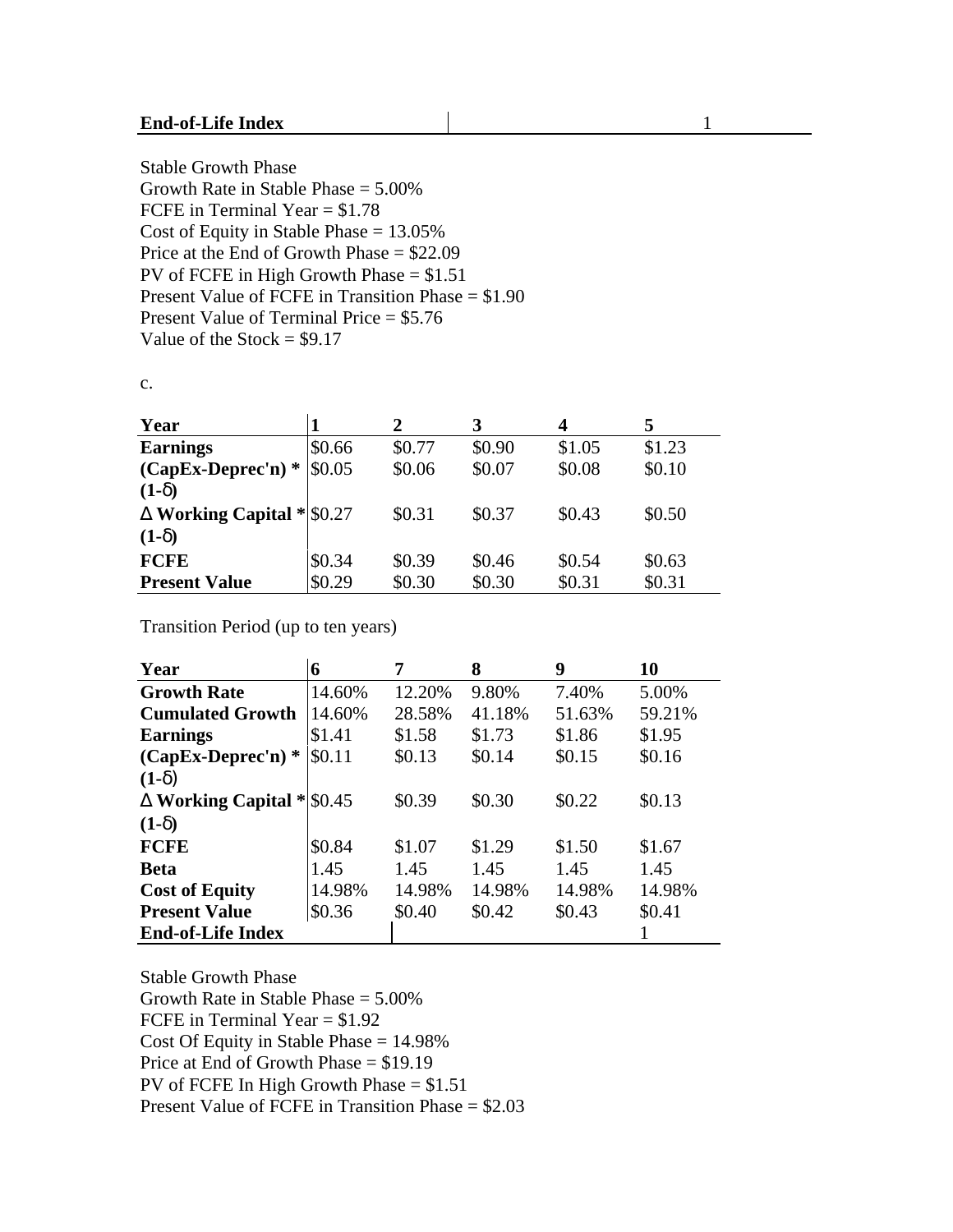Present Value of Terminal Price = \$4.75 Value of the Stock  $= $8.29$ 

#### **23-11**

a.

| Year                            |        |        |        | 4      |        |
|---------------------------------|--------|--------|--------|--------|--------|
| <b>Earnings</b>                 | \$1.02 | \$1.22 | \$1.47 | \$1.76 | \$2.12 |
| $(CapEx\text{-}Deprec'n)*$      | \$0.00 | \$0.00 | \$0.00 | \$0.00 | \$0.00 |
| $(1 -$                          |        |        |        |        |        |
| <b>Working Capital * \$0.85</b> |        | \$1.02 | \$1.22 | \$1.47 | \$1.76 |
| $(1-)$                          |        |        |        |        |        |
| <b>FCFE</b>                     | \$0.17 | \$0.20 | \$0.24 | \$0.29 | \$0.35 |
| <b>Present Value</b>            | \$0.15 | \$0.16 | \$0.17 | \$0.18 | \$0.19 |

Transition Period (up to ten years)

| Year                           | 6      |        |        |
|--------------------------------|--------|--------|--------|
| <b>Growth Rate</b>             | 15.00% | 10.00% | 5.00%  |
| <b>Cumulated Growth</b>        | 15.00% | 26.50% | 32.83% |
| <b>Earnings</b>                | \$2.43 | \$2.68 | \$2.81 |
| $(CapEx\text{-}Deprec'n)*(1-)$ | \$0.00 | \$0.00 |        |
| Working Capital $*(1-)$        | \$1.59 | \$1.22 | \$0.67 |
| <b>FCFE</b>                    | \$0.85 | \$1.46 | \$2.14 |
| <b>Beta</b>                    | 1.1    | 1.1    | 1.1    |
| <b>Cost of Equity</b>          | 13.05% | 13.05% | 13.05% |
| <b>Present Value</b>           | \$0.41 | \$0.62 | \$0.80 |
| <b>End-of-Life Index</b>       |        |        |        |

Stable Growth Phase Growth Rate in Stable Phase = 5.00% FCFE in Terminal Year = \$2.25 Cost of Equity in Stable Phase  $= 13.05\%$ Price at the End of Growth Phase = \$27.92 PV of FCFE in High Growth Phase = \$0.85 Present Value of FCFE in Transition Phase = \$1.83 Present Value of Terminal Price = \$10.46 Value of the Stock  $= $13.14$ 

b. It is impossible to say. Easier credit terms will increase working capital as a percentage of revenues, and thus act as a drain on cash flows. On the other hand, the higher growth in revenues and earnings will create a positive effect. The net effect can be either positive or negative.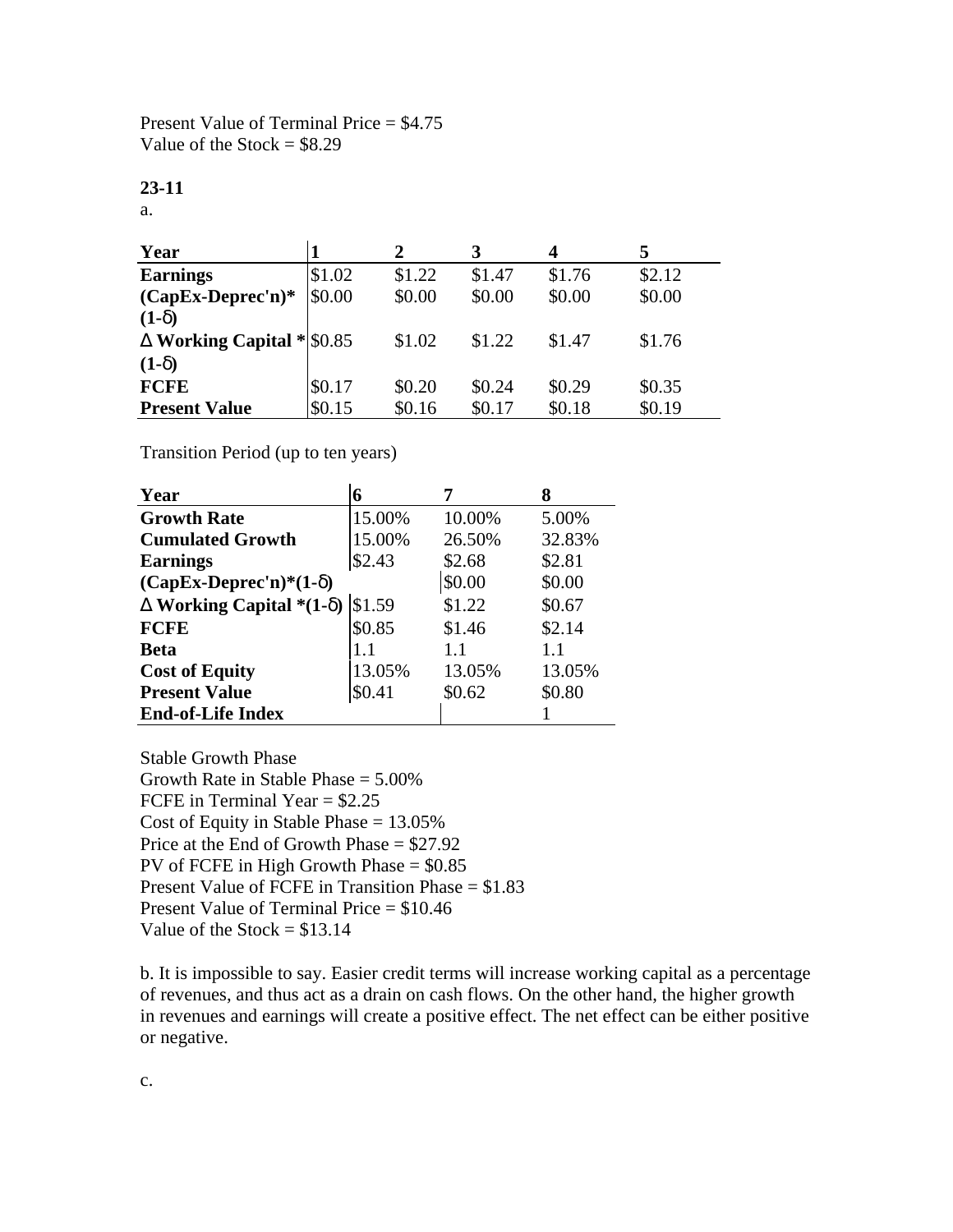| WC as % of      | <b>Value Per</b> |
|-----------------|------------------|
| <b>Revenues</b> | <b>Share</b>     |
| 60%             | \$8.62           |
| 50%             | \$10.88          |
| 40%             | \$13.14          |
| 30%             | \$15.40          |
| 20%             | \$17.66          |

This assumes that there is no change in expected growth, as a consequence.

# **23-12**

a. Both models should have the same value, as long as a higher growth rate in earnings is used in the dividend discount model to reflect the growth created by the interest earned, and a lower beta is used to reflect the reduction in risk.

b. The dividend discount model will overstate the true value, because it will not reflect the dilution that is inherent in the issue of new stock.

c. Both models should provide the same value.

d. Since acquisition, with the intent of diversifying, implies that the firm is paying too much (i.e., negative net present value), the dividend discount model will provide a lower value than the FCFE model.

e. If the firm is over-levered to begin with, and borrows more money, there will be a loss of value from the over-leverage. The FCFE model will reflect this lost value, and will thus provide a lower estimate of value than the dividend discount model.

# **23-13**

a. FCFF in  $1993$  = Net Income + Depreciation - Capital Expenditures - £GWorking Capital +

Interest Expenses  $(1 - \text{tax rate}) = $770 + $960 - $1,200 - 0 + $320 (1 - 0.36) = $734.80$ million

b. EBIT = Net Income/(1 - tax rate) + Interest Expenses =  $$1,523.125$  million Return on Assets = EBIT  $(1-t)/(BV)$  of Debt + BV of Equity) = 10.83% Expected Growth Rate in FCFF = Retention Ratio  $*$  ROA = 6.50% Cost of Equity =  $7\% + 1.05 * 5.5\% = 12.775\%$ Cost of Capital = 8% (1 - 0.36) (4,000/(4,000 + 12,000)) + 12.775% (12,000/(4,000 + 12,000))  $= 10.86\%$ Value of the Firm =  $734.80/(0.1086 - 0.065) = $16,853$  million

c. Value of Equity = Value of Firm - Market Value of Debt =  $$16,853 - $4,000 =$ \$12,853 millions Value Per Share = \$12,853/200 = \$64.27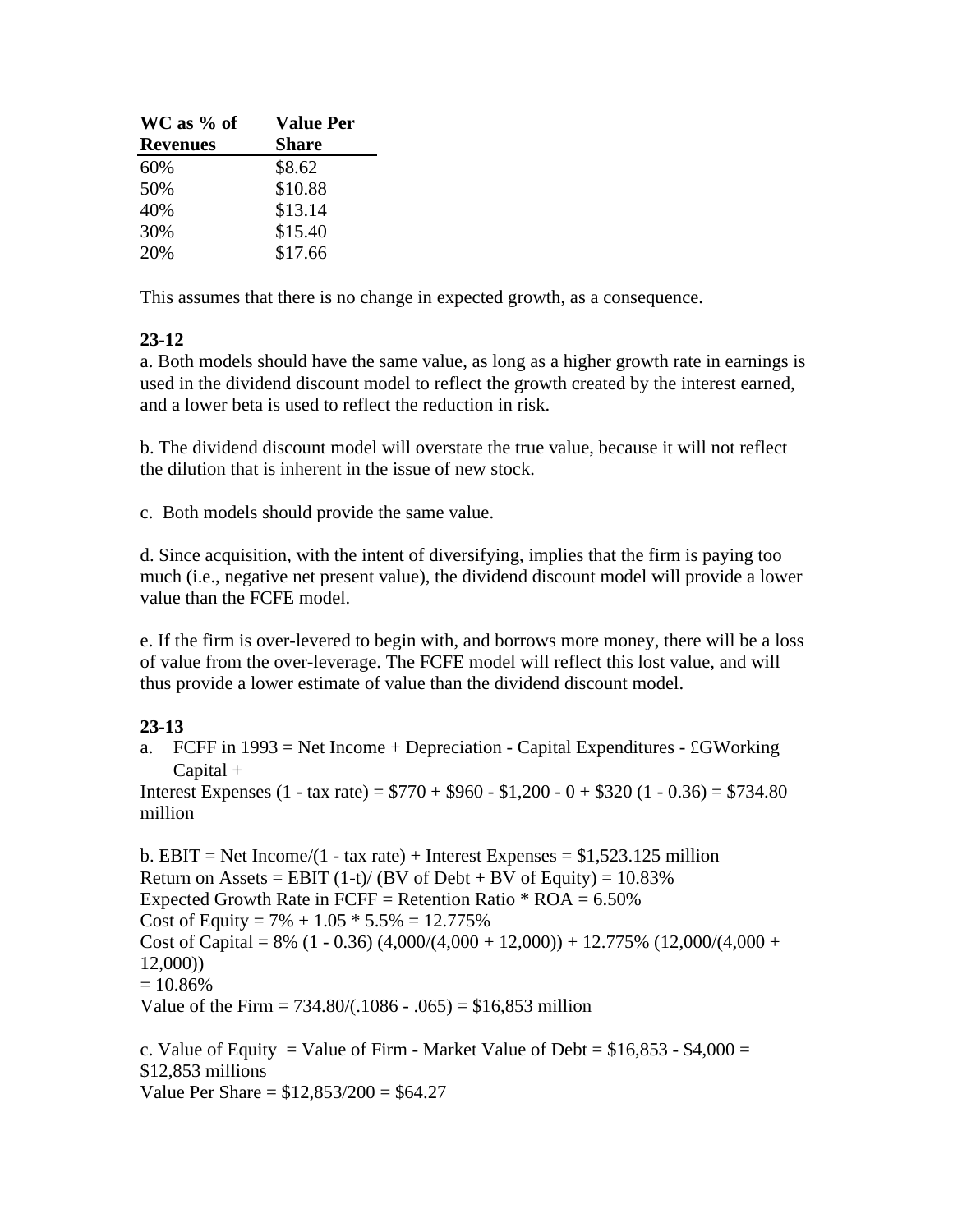**23-14**

a.

| Yr                    | <b>EBITDA</b> | Deprec'n | <b>EBIT</b> | <b>EBIT</b> | Cap   | <b>WC</b> | <b>FCFF</b> | Terminal |
|-----------------------|---------------|----------|-------------|-------------|-------|-----------|-------------|----------|
|                       |               |          |             | $(1-t)$     | Exp.  |           |             | Value    |
| $\boldsymbol{0}$      | \$1,290       | \$400    | \$890       | \$534       | \$450 | \$82      | \$402       |          |
| $\mathbf{1}$          | \$1,413       | \$438    | \$975       | \$585       | \$493 | \$90      | \$440       |          |
| $\overline{2}$        | \$1,547       | \$480    | \$1,067     | \$640       | \$540 | \$98      | \$482       |          |
| 3                     | \$1,694       | \$525    | \$1,169     | \$701       | \$591 | \$108     | \$528       |          |
| $\overline{4}$        | \$1,855       | \$575    | \$1,280     | \$768       | \$647 | \$118     | \$578       |          |
| 5                     | \$2,031       | \$630    | \$1,401     | \$841       | \$708 | \$129     | \$633       | \$14,326 |
| Terminal $Yr$ \$2,112 |               | \$655    | \$1,457     | \$875       | \$655 | \$60      | \$815       |          |

a., b. From the information given, we can compute the following:

The WACC in 1993 can be computed as 9.37%, using the cost of equity of 13.05% based on the current beta of 1.1.

Given the current beta and the current D/E ratio of  $3200/3968$ , the unlevered beta = 0.74. If we assume that the operations of the firm do not change until after 1988, we can infer that the WACC for the firm is constant until 1998. After 1998, the stock beta changes to  $0.74(1+(1-0.4)0.5) = 0.96$  implying a cost of equity of 12.29% for 1999 and beyond. This is turn can be used to compute a WACC of 9.69%.

WACC after year  $5 = 12.29\%$  (2/3) + 7.5% (1-.4) (1/3) = 9.69%

We can discount the FCFF to the firm from 1994 to 1998 at the WACC of 9.37, and thereafter at the rate of 9.69%. This yields the following:

Value of the Firm =  $440/1.0937 + 482/1.0937^2 + 528/1.0937^3 + 578/1.0937^4 + (633 +$  $14957$ )/ $1.0937^5 = $11,172$ 

b. Value of Equity in the Firm =  $($11172 - Market Value of Debt) = 11172 - 3200 = $7,972$ Value Per Share =  $$7972/62 =$  \$128.57

## **23-15**

a. Beta for the Health Division  $= 1.15$ Cost of Equity =  $7\% + 1.15 * 5.5\% = 13.33\%$ Cost of Capital =  $13.33\% * 0.80 + (7.5\% * 0.6) * 0.2 = 11.56\%$ 

| b.             |               |       |             |        |             |                   |
|----------------|---------------|-------|-------------|--------|-------------|-------------------|
| Year           | Deprec'n EBIT |       | $EBIT(1-t)$ | Cap Ex | <b>FCFF</b> | <b>Term Value</b> |
| $\overline{0}$ | \$350         | \$560 | \$336       | \$420  | \$266       |                   |
|                | \$364         | \$594 | \$356       | \$437  | \$283       |                   |
| 2              | \$379         | \$629 | \$378       | \$454  | \$302       |                   |
| 3              | \$394         | \$667 | \$400       | \$472  | \$321       |                   |
| $\overline{4}$ | \$409         | \$707 | \$424       | \$491  | \$342       |                   |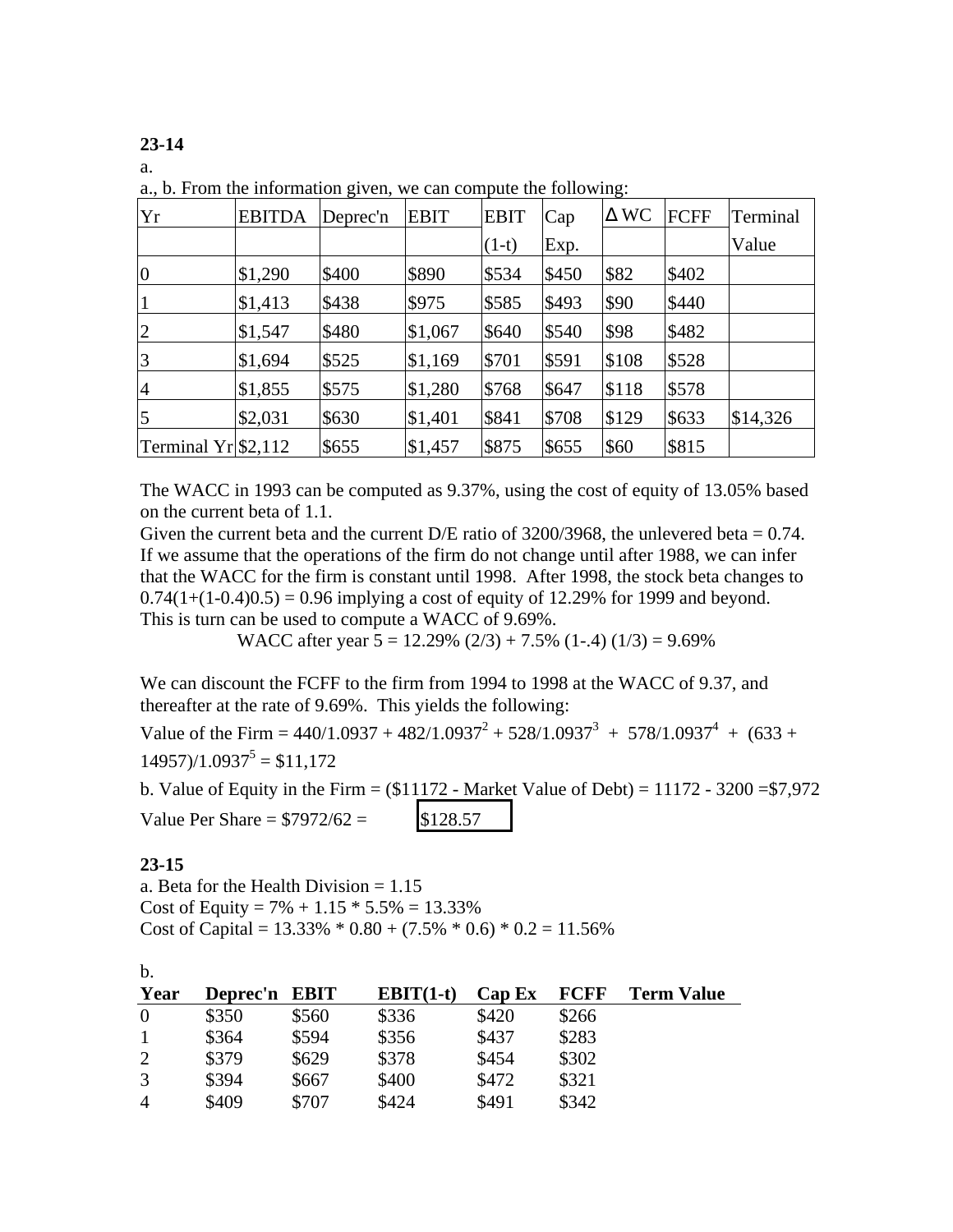Now after 5 years: Cost of Equity =  $13.33\%$ Cost of Debt  $= 4.50\%$ Cost of Capital  $= 11.56\%$ Value of the Division =  $283/1.1156 + 302/1.11562 + 321/1.11563 + 342/1.11564 + (364$  $+ 5.014$  $/1.11565 = $4.062$  millions

c. There might be potential for synergy, with an acquirer with related businesses. The health division at Kodak might also be mismanaged, creating the potential for additional value from better management.

### **23-16**

a. Payout Ratio = 1.06/\$2.40 = 44.17 % Expected Growth Rate  $= 6\%$ Cost of Equity =  $7\% + 1.05 * 5.5\% = 12.775\%$  $P/E$  Ratio = 0.4417  $*$  1.06/(.12775 - .06) = 6.91

b. The stock is trading at ten times earnings. P/E Ratio =  $10 = 0.4417 (1+g)/(0.12775-g)$ Solving for g in this equation,  $g = (1.2775 - 0.4417)/10.4417 = 8\%$ 

#### **23-17**

a. Average  $P/E$  Ratio for the Industry = 13.2 Median P/E Ratio for the Industry  $= 12.25$ 

If the firms in this group are homogeneous, the average P/E ratio provides an estimate of how much the market values earnings in this sector, given the expected growth potential and the risk in the sector.

The average P/E ratio can be skewed by extreme values (since P/E cannot be less than zero). The median corrects for this by looking at the median firm in the sector.

b. This statement is likely to be true only if

(1) Thiokol has the same growth prospects and risk profile of the typical firm in the industry. It also generates cash flows for disbursement as dividends which are similar to the typical firm in the industry.

(2) Thiokol has higher growth potential and/or lower risk than the typical firm in the industry.

c. The regression of P/E ratios on fundamentals yields the following:  $P/E = -2.33 + 35.74$  Growth Rate + 11.97 Beta + 2.90 Payout Ratio  $R^2 = 0.4068$ 

The following table provides predicted P/E ratios for the firms in the group: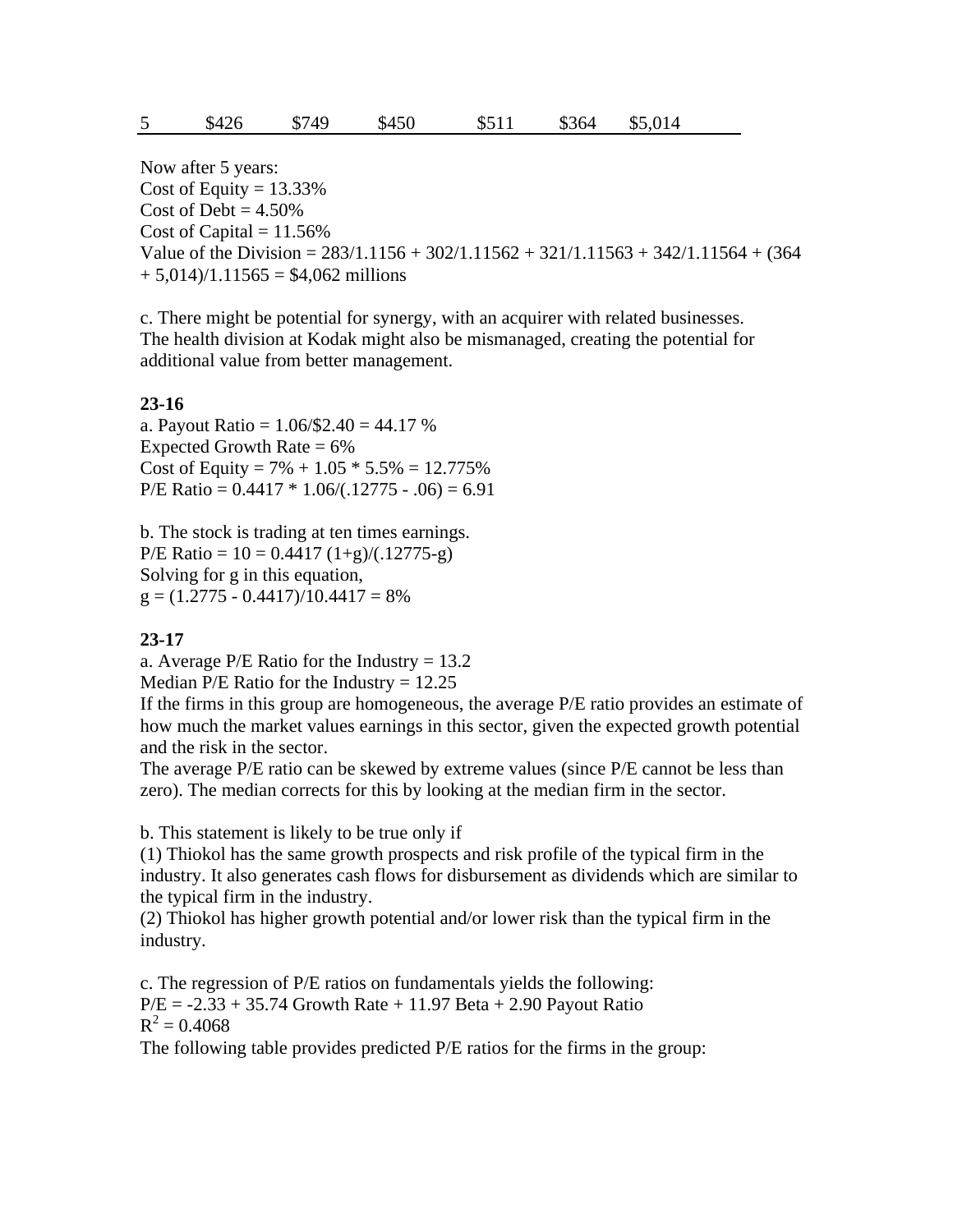| 17.3<br>12.9<br>4.4<br><b>Boeing</b><br>15.5<br>17.9<br>$-2.4$<br><b>General Dynamics</b><br>2.82<br>13.68<br>16.5 |
|--------------------------------------------------------------------------------------------------------------------|
|                                                                                                                    |
|                                                                                                                    |
| <b>GM-Hughes</b>                                                                                                   |
| 12.07<br>Grumman<br>11.4<br>$-0.67$                                                                                |
| 10.2<br>12.31<br>$-2.11$<br><b>Lockheed Corp.</b>                                                                  |
| 12.4<br>13.17<br>$-0.77$<br>Logicon                                                                                |
| 13.3<br><b>Loral Corporation</b><br>13.21<br>0.09                                                                  |
| 11.34<br><b>Martin Marietta</b><br>11<br>$-0.34$                                                                   |
| 22.6<br>17.15<br>5.45<br><b>McDonnell Doug.</b>                                                                    |
| 9.5<br>14.82<br>$-5.32$<br><b>Northrop</b>                                                                         |
| 10.85<br>12.1<br>1.25<br><b>Raytheon</b>                                                                           |
| 13.9<br><b>Rockwell</b><br>14.85<br>$-0.95$                                                                        |
| 8.7<br><b>Thiokol</b><br>11.44<br>$-2.74$                                                                          |
| 10.4<br>1.29<br><b>United Industrial</b><br>9.11                                                                   |

Again, negative numbers indicate that the stock is undervalued.

The problem with a regression like this one is that it has relatively few observations and is likely to be thrown off by a few extreme observations.

## **23-18**

a. Dividend Payout Ratio  $= $2/ $4 = 50\%$ Return on Equity =  $$4/\$40 = 10\%$ Cost of Equity =  $7\%$  +0.85  $*$  5.5% = 11.68% Expected Growth Rate  $= 6\%$ Price/Book Value Ratio =  $(.1)$   $(.5)$  $(1.06)$  $(0.1168 - .06) = 0.93$ b. If the P/BV ratio is 1.5, then  $1.5 = \text{ROE}(0.5) (1.06)/(0.1168 - 0.06)$ , Solving for  $ROE = 16.08\%$ 

## **23-19**

| i<br>٠           |  |
|------------------|--|
| ۰.<br>×<br>- - - |  |

| Company                        | <b>Price</b> | BV/          | P/BV | <b>Beta</b> | Exp.   | <b>Payout</b> | <b>ROE</b> |
|--------------------------------|--------------|--------------|------|-------------|--------|---------------|------------|
|                                |              | <b>Share</b> |      |             | Growth |               |            |
| Air & Water                    | \$9.60       | \$8.48       | 1.13 | 1.65        | 10.50% | $0.00\%$      | 4.72%      |
| <b>Allwaste</b>                | \$5.40       | \$3.10       | 1.74 | 1.1         | 18.50% | $0.00\%$      | 8.06%      |
| <b>Browning Ferris \$29.00</b> |              | \$11.50      | 2.52 | 1.25        | 11.00% | 46.90%        | 12.61%     |
| <b>Chemical Waste \$9.40</b>   |              | \$3.75       | 2.51 | 1.15        | 2.50%  | 33.33%        | 12.00%     |
| <b>Ground-water</b>            | \$15.00      | \$14.45      | 1.04 |             | 3.00%  | $0.00\%$      | 4.50%      |
| <b>Intern'l Tech.</b>          | \$3.30       | \$3.35       | 0.99 | 1.1         | 11.00% | $0.00\%$      | 4.78%      |
| <b>Ionics Inc.</b>             | \$48.00      | \$31.00      | 1.55 |             | 14.50% | $0.00\%$      | 7.10%      |
| Laidlaw Inc.                   | \$6.30       | \$5.85       | 1.08 | 1.15        | 8.50%  | 30.00%        | 6.84%      |
| <b>OHM</b> Corp.               | \$16.00      | \$5.65       | 2.83 | 1.15        | 9.50%  | $0.00\%$      | 10.62%     |
| <b>Rollins</b>                 | \$5.10       | \$3.65       | 1.4  | 1.3         | 1.00%  | $0.00\%$      | 1.37%      |